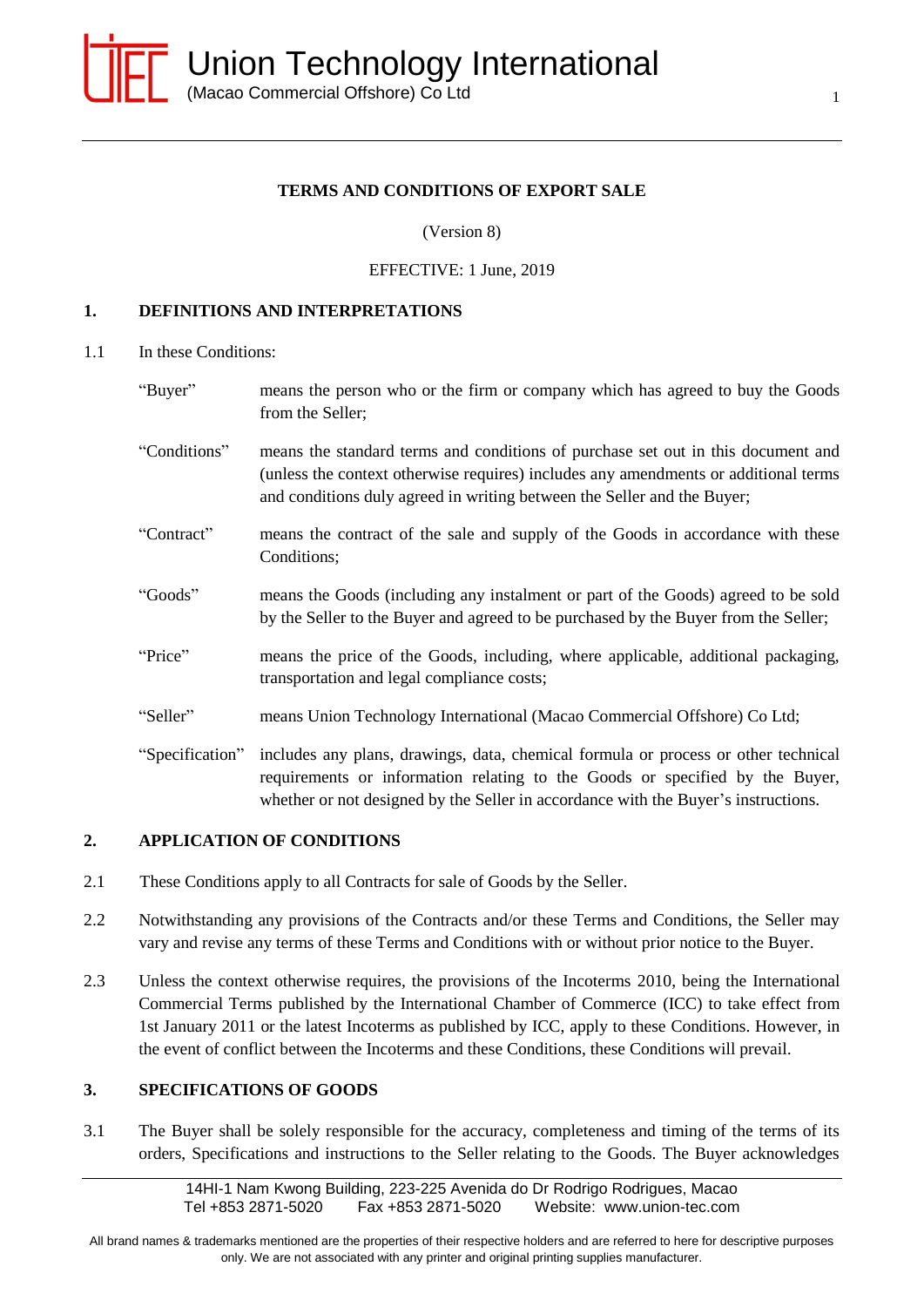

that the advice and recommendations of the Seller, if any, are dependent upon the information and technical background given to the Seller by the Buyer.

- 3.2 All drawings, illustrations or any product literature or other publications of the Seller in relation to the Goods are approximations only and the Buyer acknowledges that it has verified the accuracy and suitability of those materials.
- 3.3 Save specified otherwise, all Specifications and the intellectual properties thereof are the exclusive properties of the Seller. The Buyer must not disclose to any third party or use any such Specifications except for its agents and staff to the extent necessary for the purpose of the Contract or to enable such agents and staff to recognize and acknowledge the property of the Seller on the Specifications and their intellectual properties. The Buyer will, on demand by the Seller, return to the Seller all documents, drawings and other data records of the Specification and all copies thereof.
- 3.4 The Buyer warrants that the Specifications do not and will not violate any propriety interest or intellectual property rights of any third party and indemnifies the Seller against all claims, loss, damages, costs and expenses awarded against or incurred by the Seller in connection with any claim for infringement of any proprietary interest or intellectual property rights of any other person which may arise or arising from the Seller's use of the Specification.
- 3.5 The Seller has the right to change the Specification of the Goods which, in the opinion of the Seller, are required to conform with any statutory or other regulatory requirements applicable to the Goods and/or the manner in which the Contract is to be lawfully performed.
- 3.6 If the Goods are not covered by any Specifications, the Seller may from time to time make changes in the composition, configuration and other characteristics of the Goods in order to comply with any applicable safety or statutory requirements or the Seller's change of design.

# **4. PRICE OF THE GOODS**

- 4.1 The Seller reserves the right, on notice to the Buyer at any time before delivery, to increase the Price to reflect any increase in the cost to the Seller which is due to, including but not limited to, any acts of God, acts of the public enemy, order, action or inaction of any kind of government, regulatory body or any subdivision thereof, or any military or civil authority, war, insurrections, riots, insurrections, restraining of government and people, rebellion, civil disturbance, general labour strikes or work stoppage, inability to obtain material, power, equipment or transportation and other factors beyond the reasonable control of the Seller ("Force Majeure"), changes in the costs of raw materials or component parts, any change in delivery dates, quantities or the Specifications which is requested by the Buyer, or any delay caused by any instructions or conduct of the Buyer or failure of the Buyer to give the Seller adequate or accurate information or instructions.
- 4.2 The Buyer is solely responsible for the due compliance with all statutes, regulations, guidelines and practices governing the importation of the Goods into and the dealing of the Goods in the country of destination, including but not limited to the payment of all levies, duties and taxes on the Goods.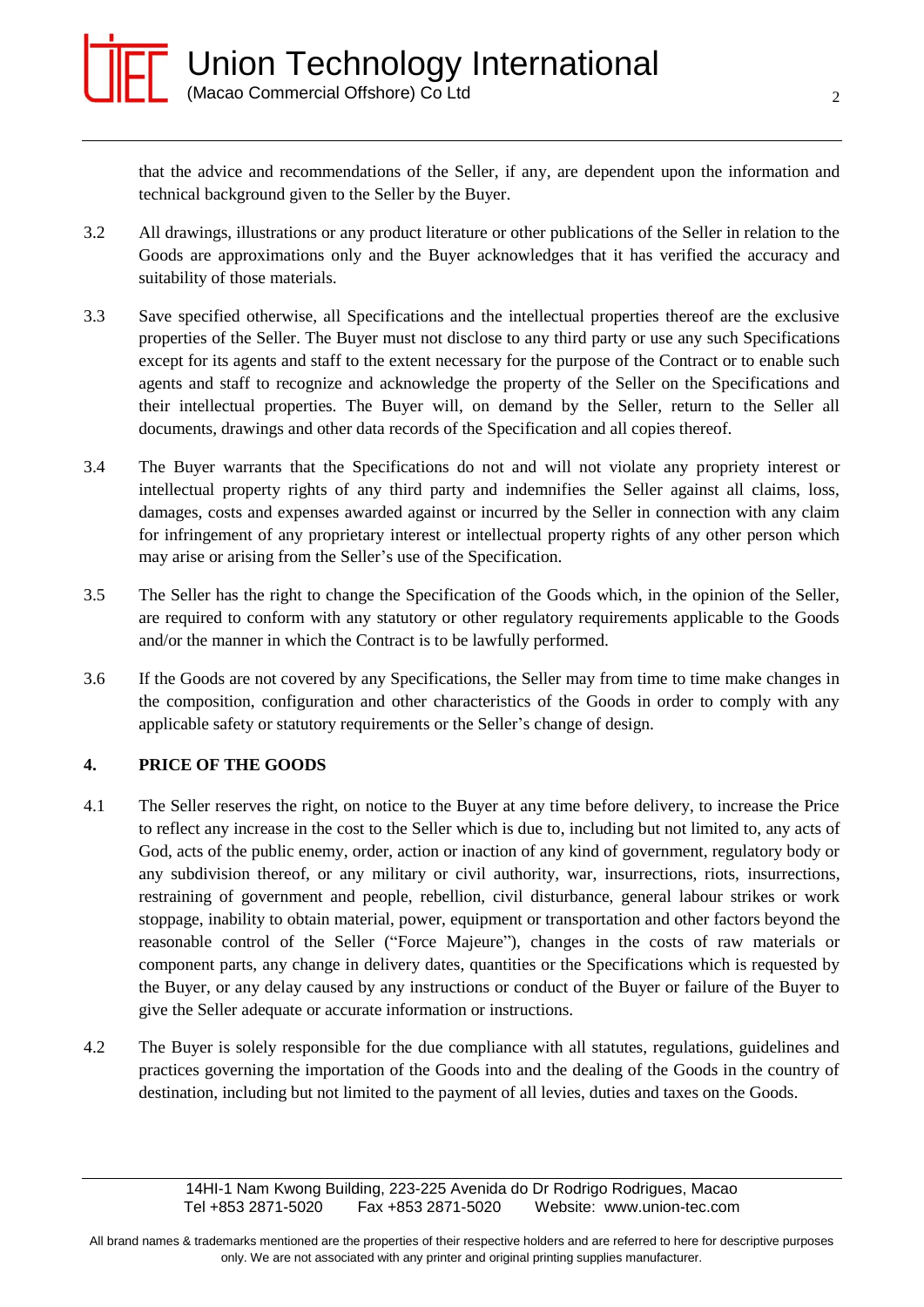

- 4.3 Value added tax is not included in the Price and is to be borne and paid for by the Buyer. The Buyer shall indemnify and reimburse the Seller for all value added tax payable by the Seller in the course of supplying the Goods to the Buyer.
- 4.4 Due date for payment is stated on the proforma invoice. If it is not stated on the proforma invoice, all payments are due within 30 days of the issuance of the invoice. Default interest on each overdue payment to the Seller is payable by the Buyer to the Seller from the due date to the date of full and complete payment at the rate of 2% per month, before and after judgment.

# **5. DELIVERY**

- 5.1 Unless otherwise agreed in writing between the Buyer and the Seller, the Goods shall be delivered ex works and the Seller shall be under no obligation to give notice under section 34(3) of the Sale of Goods Ordinance (Cap. 26), Laws of Hong Kong. The Buyer solely assumes the risk of the Goods during transit and is solely responsible for arranging to insure against such risk.
- 5.2 In the case of sales made F.C.A., F.A.S., or F.O.B. unless otherwise agreed the Buyer shall, not less than 14 days before the date of delivery, nominate a carrier or vessel willing to receive the Goods from the location of delivery designated by the Seller.
- 5.3 Unless otherwise agreed in writing in the case of sales made C.I.F., C.I.P., D.D.U. or D.D.P. the Buyer will effect marine insurance for the Goods on the terms of the current Institute Cargo Clause A and may, but is not obliged to, effect war risks insurance.
- 5.4 The Buyer shall be responsible for arranging for testing and inspection of the Goods at the Seller's premises before shipment. The Seller shall have no liability for any claim in respect of any defect in the Goods which would be apparent on inspection and which is made after shipment, or in respect of any damage during transit.
- 5.5 Any dates quoted for delivery of the Goods are approximate only and the Seller shall not be liable for any early or late delivery of the Goods howsoever caused.
- 5.6 Where the Goods are to be delivered by instalments, each delivery shall constitute a separate Contract and failure by the Seller to deliver any one or more of the instalments in accordance with these Conditions or any claim by the Buyer in respect of any one or more instalments shall not entitle the Buyer to treat the Contract as a whole as repudiated.
- 5.7 Failure to pay in full the Price for any Goods or for any delivery shall entitle Seller at its sole discretion to suspend, withhold, or recall any further deliveries or shipments, and/or suspend any work under any Contract or order from Buyer, until payment in full is made. Seller may take possession of any deposits or other amounts from Buyer regarding any further deliveries and shipments, and Seller may apply those deposits or other amounts to the Price until it is paid in full. The Seller specifically reserves the right to withhold transport documents, including bills of lading, on any shipment or delivery in the event the Buyer has failed to pay in full the Price of any previous shipment or delivery, without prejudice to any other legal right Seller may have, including the right to claim the costs and expenses related to suspending, withholding, recalling or resuming deliveries and/or work under any Contract.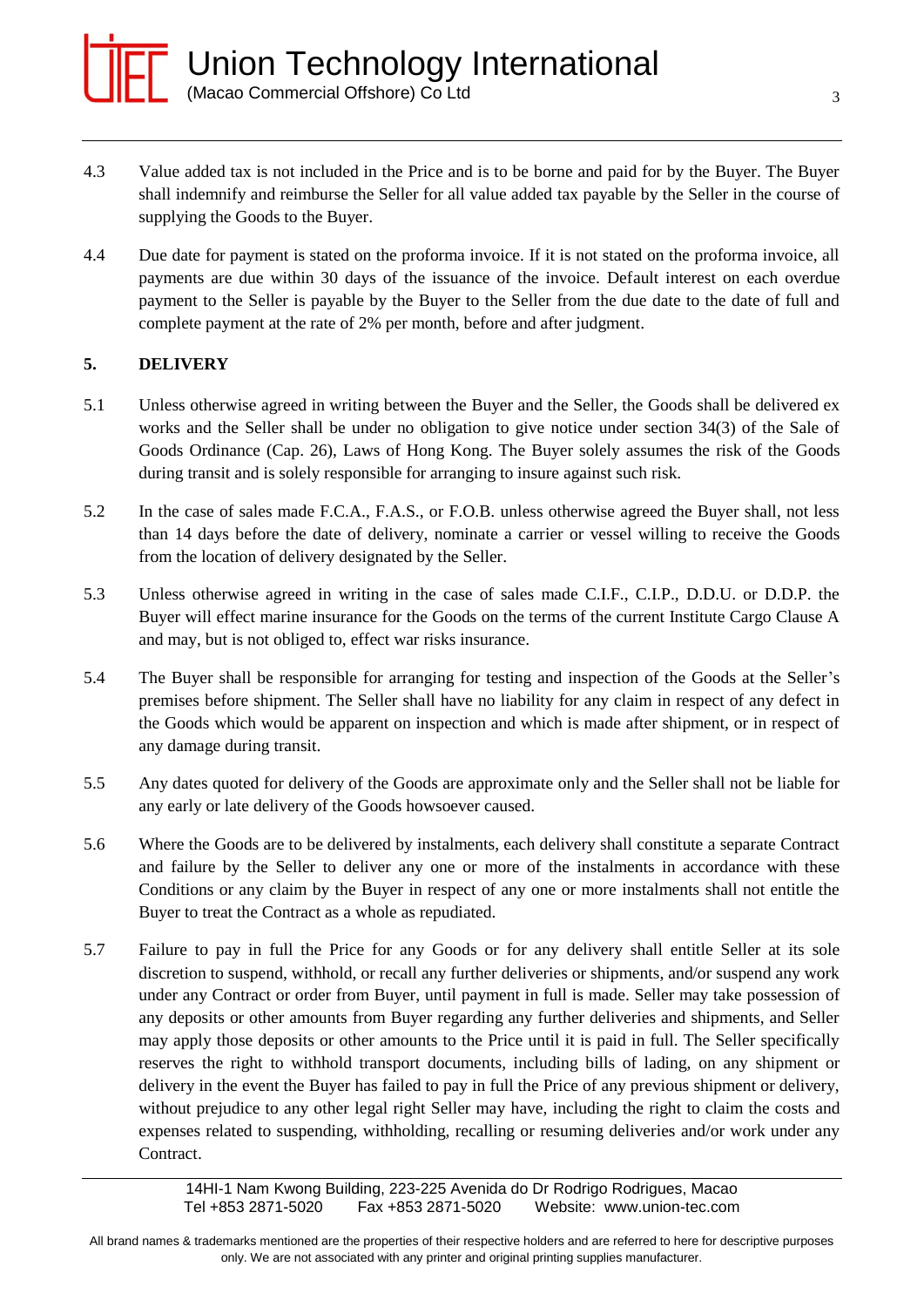

- 5.8 If the Buyer is in default and has not paid in full the Price of a previous shipment or delivery and the Seller exercises its right to suspend, withhold, or recall any further deliveries or shipments until payment in full is made, the Seller may either (i) store the Goods until actual delivery at the Buyer's expense, including storage and insurance costs, or (ii) sell the Goods to a third party and recover from the Buyer the difference between the Price agreed with the third party and the Price agreed with the Buyer if the Goods are sold at a lower Price to the third party.
- 5.9 If the Seller has reasonable and good faith grounds to believe that the Buyer may be insolvent, in risk of insolvency, or otherwise unable to pay the price in full of any shipment or delivery, the Seller at its own discretion may suspend, withhold, or recall any further deliveries or shipments, including withholding delivery of bills of lading, until payment in full is made.
- 5.10 If the Seller fails to deliver the Goods (or any instalment) the Seller's liability shall be limited to the excess (if any) of the cost to the Buyer (in the cheapest available market) of similar goods to replace those not delivered over the Price of the Goods.
- 5.11 If the Buyer fails to take delivery of the Goods or fails to give the Seller adequate delivery instructions at the time stated for delivery (otherwise than by reason of any Force Majeure or by reason of the Seller's fault) then, without prejudice to any other right or remedy available to the Seller, the Seller may:
	- 5.11.1 store the Goods until actual delivery and charge the Buyer for the reasonable costs of storage (including insurance); or
	- 5.11.2 sell the Goods at the best price readily obtainable and (after deducting all reasonable storage and selling expenses) account to the Buyer for the excess over the Price or charge the Buyer for any shortfall below the Price under the Contract.
- 5.12 Any charges quoted for delivery of the Goods including transport, packaging and insurance are approximate only and the Seller shall not be liable for any changes to the charges quoted however caused.
- 5.13 The Buyer shall take delivery of each quantity of the Goods delivered by the Seller notwithstanding any discrepancy in such quantity or the timing of such delivery as agreed between the Buyer and Seller, provided that:
	- 5.13.1 such discrepancy in quantity shall not exceed 5%;
	- 5.13.2 the Price shall be adjusted pro rata to reflect the discrepancy; and
	- 5.13.3 the delivery is made within 3 months before or after the delivery date agreed.
- 5.14 The Buyer shall give notice to the Seller of any discrepancy in the quantity of a delivery of Goods with that agreed as soon as practicable and in any event within 40 days after the delivery (as stated on the invoice). Notwithstanding the receipt by the Seller of any such notice, the relevant carrier's delivery advice sheet or receipt of the delivery of Goods shall be evidence of the quantity of the delivery of the Goods.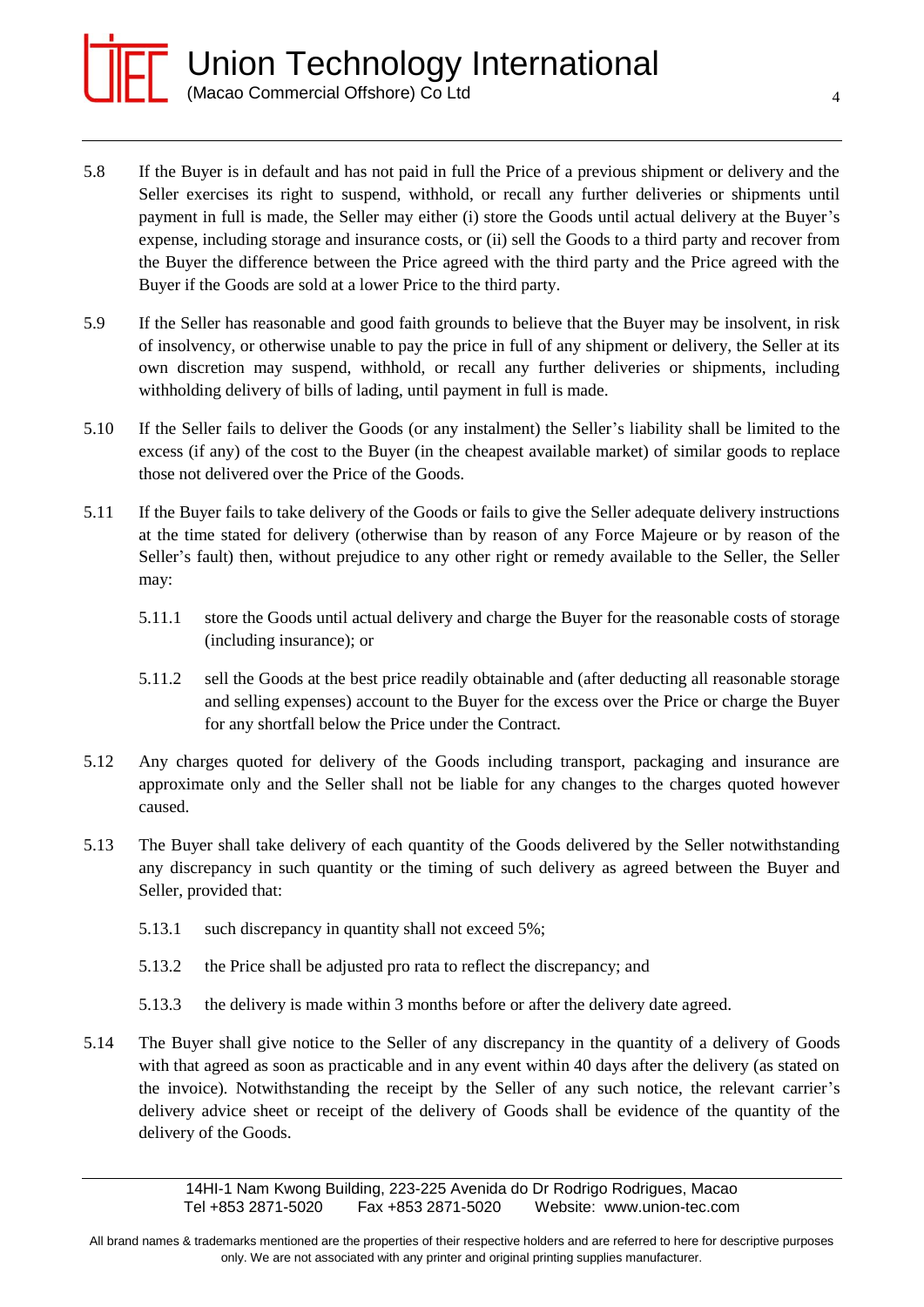#### **6. RISK AND PROPERTY**

- 6.1 Risk of damage to or loss of the Goods shall pass to the Buyer:
	- 6.1.1 in the case of Goods to be delivered at the Seller's premises, at the time when the Seller notifies the Buyer that the Goods are available for collection; or
	- 6.1.2 in the case of Goods to be delivered otherwise than at the Seller's premises, at the time of delivery or, if the Buyer wrongfully fails to take delivery of the Goods, the time when the Seller has tendered delivery of the Goods.
- 6.2 Buyer shall pay in full the Price for all Goods on or before the date specified on the invoice or, if no date is specified, then within 30 days of the date of the invoice. The property in the Goods shall not pass to the Buyer until the Seller has received in cash or cleared funds payment in full of the Price and all other Goods agreed to be sold by the Seller to the Buyer for which payment is then due.
- 6.3 Until such time as the property in the Goods passes to the Buyer, the Buyer shall hold the Goods as the Seller's fiduciary agent and bailee, and shall properly store the Goods in a location which is separate from those of the Buyer and third parties in order that the Goods may be readily identified and traced as the Seller's property.
- 6.4 Until such time as the property in the Goods passes to the Buyer (and provided the Goods are still in existence and have not been resold), the Seller shall be entitled at any time to require the Buyer to deliver up the Goods to the Seller and, if the Buyer fails to do so forthwith, to enter upon any premises of the Buyer or any third party where the Goods are stored and repossess the Goods. A certificate signed by an officer of the Seller as to the title to the Goods shall, save for manifest errors, constitute conclusive evidence of the title of the Seller to the Goods.

#### **7. WARRANTIES**

- 7.1 If the Goods are produced under Specification, subject to clauses 7 and 8 the Seller warrants that the Goods will correspond with the Specification at the time of delivery and will be free from defects in material and workmanship from the manufactured date of the product warranty period as stated below or such other warranty period specifically agreed between the parties in writing:
	- 7.1.1 24 months for Laser toner cartridge, Copier toner cartridge, Inkjet cartridge and Ribbon cartridge with felt ink roller; or
	- 7.1.2 18 months for Ribbon cartridge with foam ring; or
	- 7.1.3 12 months for Ribbon cartridge with foam ink roller and carbon ribbon.
- 7.2 The warranty referred to in clause 7.1 is given by the Seller subject to the following:
	- 7.2.1 The Seller shall be under no liability in respect of any defect in the Goods arising from any drawing, design or Specification supplied by the Buyer.
	- 7.2.2 The Seller shall be under no liability in respect of any defect arising from fair wear and tear, wilful damage, negligence, abnormal working conditions, failure to follow the Seller's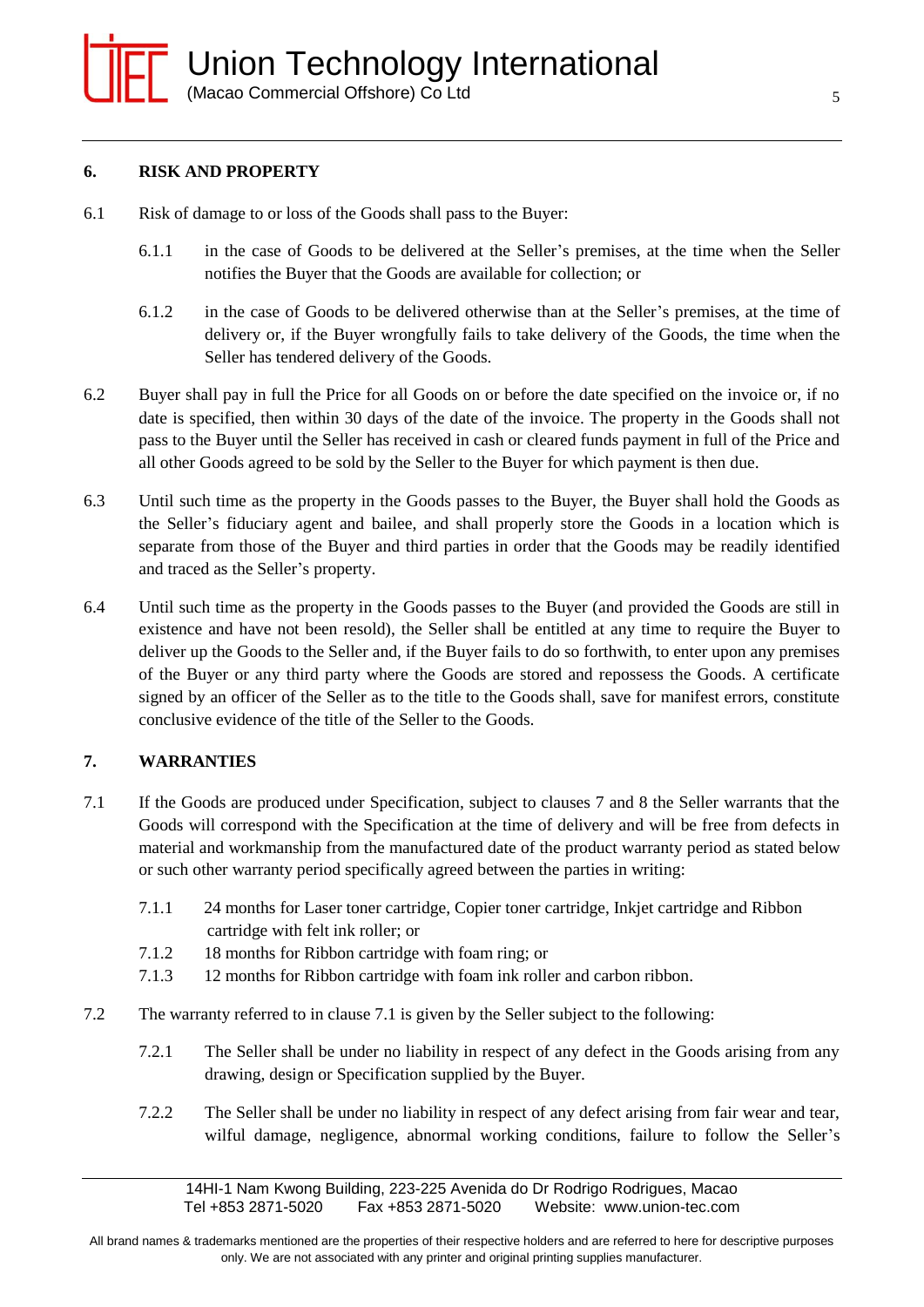instructions (whether oral or in writing), misuse or alteration or repair of the Goods without the Seller's written approval.

- 7.2.3 The Seller shall be under no liability under the above warranty (or any other warranty, condition or guarantee) if the total Price has not been paid by the due date for payment.
- 7.2.4 The above warranty does not extend to parts, materials or equipment not manufactured by the Seller. For parts, materials or equipment not manufactured by the Seller, the Buyer shall only be entitled to the benefit of any such warranty or guarantee as is given by the manufacturer to the Seller.
- 7.3 The Seller will not be liable for any loss whether direct or indirect or consequential or loss of profit or any damage as a result of:
	- 7.3.1 any inaccurate or insufficient information or technical background given to the Seller;
	- 7.3.2 any failure to comply strictly with the instructions, advice or recommendations given to the Buyer by the Seller;
	- 7.3.3 any use or application of the Goods for any purpose other than those detailed in the Specification or advised by the Seller; and
	- 7.3.4 any failure to comply with any applicable legislation or any guidelines issued by the appropriate regulatory authority concerning the use of the Goods.
- 7.4 Any parameters given in respect of the performance of the Goods are based on the design parameters set out in the Specification and the Seller will not be liable for any failure of the Goods to achieve these parameters unless the operating conditions for the Goods are the same as set out in the Specification and where applicable all chemical regenerants must be commercially pure.
- 7.5 Where the Goods are defective in any way or fail to correspond with the Specification, the Buyer must notify the Seller of the defects with an indication as to rejection of the relevant Goods within 7 days from the date of delivery, otherwise the Buyer will be deemed to accept the Goods conclusively and will have to promptly pay for the Price in full and will not be entitled to reject the Goods or make any claim against the Seller for compensation on any ground whatsoever.
- 7.6 Where any valid claim in respect of any of the Goods which is based on any defect in the quality or condition of the Goods or their failure to meet Specification is notified to the Seller in accordance with these Conditions and provided the Goods are returned to the Seller's premises carriage paid, the Seller will at its option either replace the Goods (or the part in question) free of charge or refund to the Buyer the Price of the Goods (or a proportionate part of the Price), but the Seller shall have no further liability to the Buyer.
- 7.7 Except in respect of death or personal injury caused by the Seller's negligence, the Seller shall not be liable to the Buyer by reason of any representation (unless fraudulent), or any implied warranty, condition or other term, or any duty at common law, or under the express terms of the Contract, for any indirect, special or consequential loss or damage (whether for loss of profit or otherwise), costs, expenses or other claims for compensation whatsoever (whether caused by the negligence of the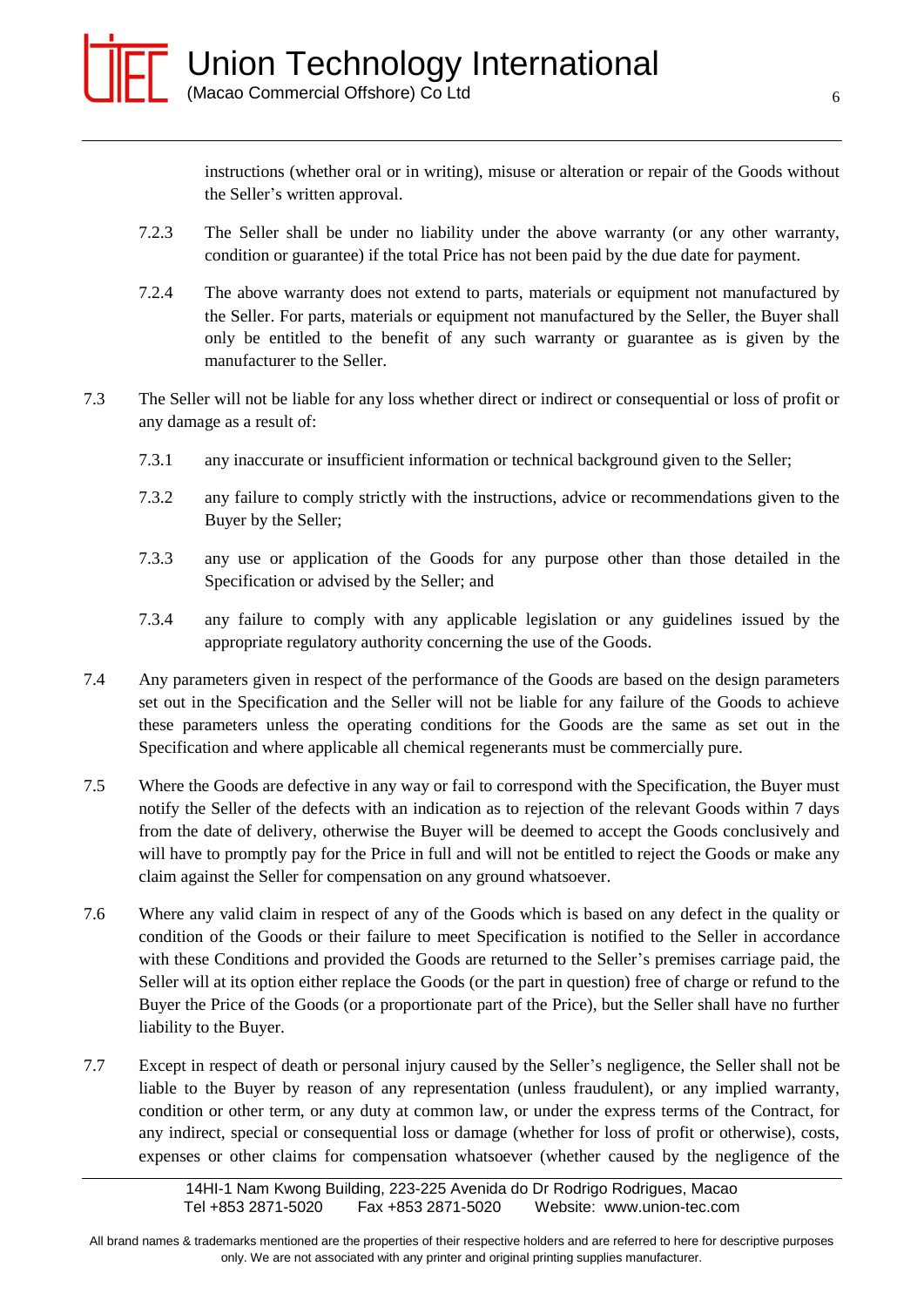

Seller, its employees or agents or otherwise) which arise out of or in connection with the supply of the Goods or their use or resale by the Buyer, and the entire liability of the Seller under or in connection with the Contract shall not exceed the Price, except as expressly provided in these Conditions. NOTWITHSTANDING ANYTHING TO THE CONTRARY CONTAINED IN ANY CONTRACT, IN NO EVENT SHALL SELLER HAVE ANY LIABILITY TO BUYER OR ANY THIRD PARTY FOR ANY LOST PROFITS, DAMAGES RESULTING FROM LOSS OF USE OF PRODUCTS, COSTS OF PROCUREMENT OF SUBSTITUTE GOODS OR SERVICES, OR FOR ANY INDIRECT, SPECIAL, INCIDENTAL, PUNITIVE, OR CONSEQUENTIAL DAMAGES HOWEVER CAUSED, AND WHETHER BASED IN CONTRACT, TORT OR UNDER ANY OTHER THEORY OF LIABILITY, AND REGARDLESS OF WHETHER OR NOT BUYER HAD PRIOR KNOWLEDGE OF THE POSSIBILITY OF SUCH LOST PROFITS, DAMAGES OR COSTS.

- 7.8 With the exception of the warranties and Conditions set forth herein, all other warranties and conditions are excluded, whether implied by statute or otherwise provided that nothing in this Contract shall restrict or exclude liability for death or personal injury caused by the negligence of the Seller or affect the statutory rights of a buyer dealing as consumer.
- 7.9 All terms, conditions and warranties (whether implied or made expressly) whether by the Seller or its servants or agents or otherwise (other than those express warranties set out in the current edition of the Seller's Specification) relating to the quality and/or fitness for purpose of the Goods or any of the Goods are withdrawn.

# **8. HIREWORK**

8.1 Hirework and work involving the use of Buyer's materials shall be undertaken by the Seller only on the express understanding that the Seller shall not be responsible for any distortion, faults or defects which appear or develop during, or are caused by, the work, even if resulting from the negligence of the Seller or its employees. Subject to the availability of capacity and facilities, the Seller will use commercially reasonable efforts to correct any such distortion, faults or defects at the Buyer's sole expense and risk. The Seller shall not in any circumstances be liable for any losses arising from hirework, whether direct or consequential, and any other remedy which would otherwise be available in law is hereby excluded except to the extent that such exclusion is prohibited by law. All waste material resulting from the performance of any hirework shall become the property of the Seller. The Buyer agrees to remove any such waste material promptly upon the Seller's request. The Buyer agrees that it will reimburse the Seller for any damage caused to any plant or machinery of the Seller by the material supplied by the Buyer to the Seller.

# **9. NON-STANDARD ORDERS**

9.1 In the event the Buyer orders Goods or materials of a type, size or quality not normally produced by the Seller, the Seller shall use commercially reasonable efforts to execute the order; provided, however, that the Seller reserves the right to cancel such Contract or the uncompleted balance thereof, if, in the sole discretion of the Seller, it proves impossible, impracticable or uneconomical to complete such order, and in such case, the Buyer will only be liable to pay for the part thereof actually delivered by the Seller.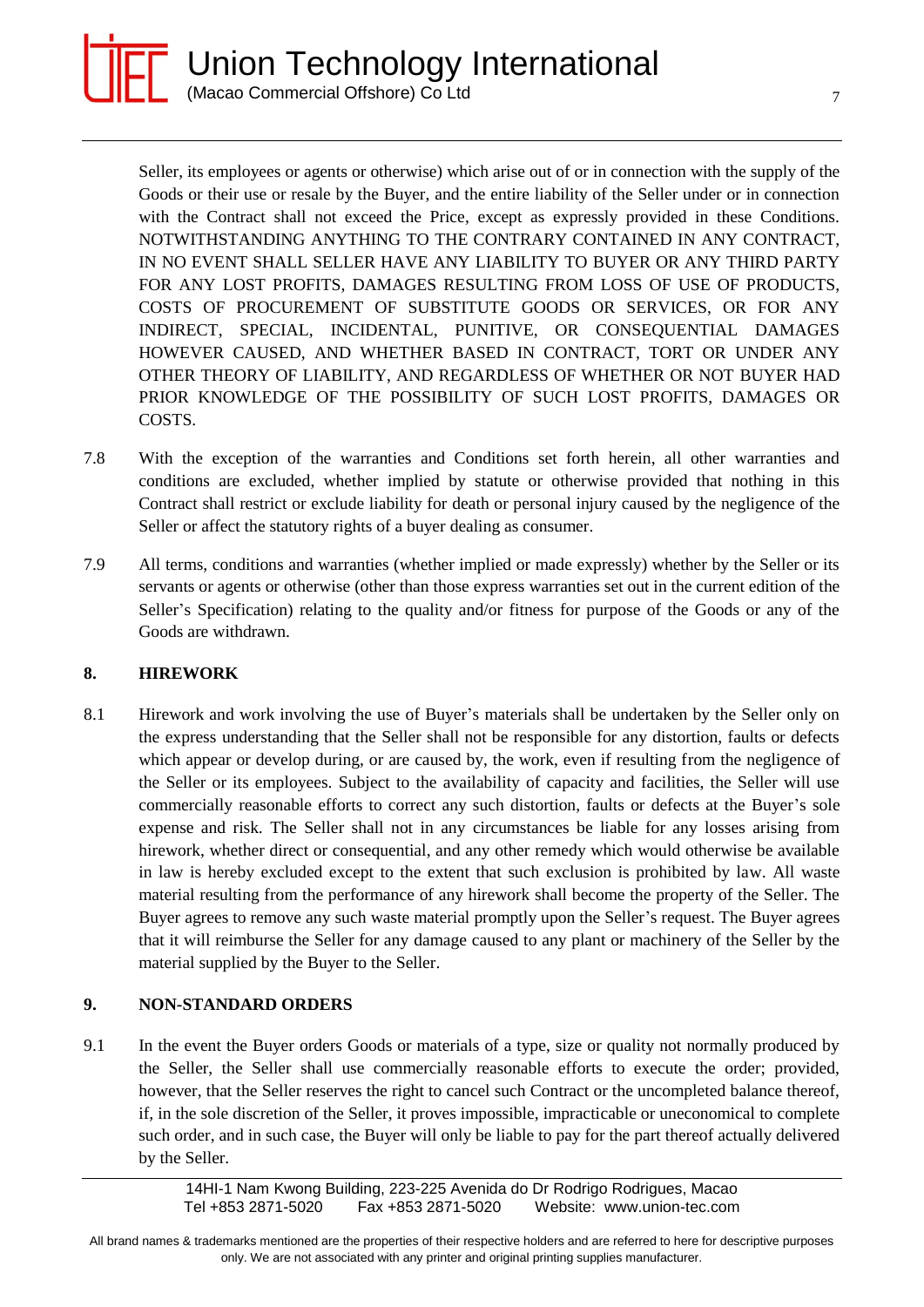

8

### **10. OWNERSHIP OF MATERIALS AND SPECIFICATIONS**

10.1 All patterns, dies, tools, drawings or equipment supplied by the Buyer for the Seller's use ("Buyer Materials") shall be assumed to be in good condition, true to drawings and entirely suitable to the Seller's methods of production, and for the production of the Goods ordered in the quantities required. The Seller accepts no responsibility for the accuracy of any Buyer Materials. All replacements, alterations and repairs to Buyer Materials shall be paid for the Buyer. Any patterns, dies, tools, drawings and equipment which are specially made by the Seller and separately charged to the Buyer shall become the property of the Buyer upon the Seller's receipt of payment therefore. The Seller will take reasonable care of all Buyer Materials while in the Seller's possession but shall not be liable for any loss or damage thereto, except to the extent that the gross negligence of the Seller or its employees is determined to be the direct cause of such loss or damage. In such event, the Seller's liability shall be limited solely to the actual cost of replacement or repair of the items at issue. The Seller reserves the right to destroy or otherwise dispose of patterns, dies, tools, drawings and equipment in its possession or custody (whether or not Buyer's property) from which the Buyer has not required Goods to be made for a period of at least 12 months in the case of patterns, and at least 3 years all other cases. The parties hereto agree that the Seller shall at all times retain ownership of all methods of manufacturing the Goods hereunder, regardless of the Seller's use of any Specifications provided by the Buyer or any other Buyer Materials during such manufacture.

#### **11. BUYERS INDEMNITY**

11.1 The Buyer shall indemnify the Seller and keep it indemnified at all times against all injury (including death) to any persons and all loss and/or damage as a result of any act, default or negligence by the Buyer and its employees or agents (other than the Seller or its sub-contractors) and against all claims, demands, proceedings, damages, costs, charges and expenses whatsoever in respect thereof or in relation thereto.

#### **12. INSOLVENCY OF BUYER**

12.1 If the Buyer makes any voluntary arrangement with its creditors or becomes bankrupt or becomes subject to an administration order or goes into liquidation or the Seller reasonably apprehends that any of the events mentioned above is about to occur then the Seller shall be entitled to cancel the Contract or suspend any further deliveries under the Contract without any liability to the Buyer, and if the Goods have been delivered but not paid for the Price shall become immediately due and payable notwithstanding any previous agreement or arrangement to the contrary and without prejudice to the right of the Seller to recover the Goods from the Buyer.

#### **13. FORCE MAJEURE**

13.1 If the performance of any part of the Contract by any party is prevented, hindered, delayed or otherwise made impracticable by reason of, including but not limited to, any Force Majeure events, actions of any Original Equipment Manufacturer (OEM), operating problems caused by changes and/or upgrades to relevant hardware or software or firmware, or any other event or cause, whether similar or dissimilar to the foregoing, beyond the control of the party, that party shall be excused from such to the extent that it is prevented, hindered or delayed by such causes; provided that the party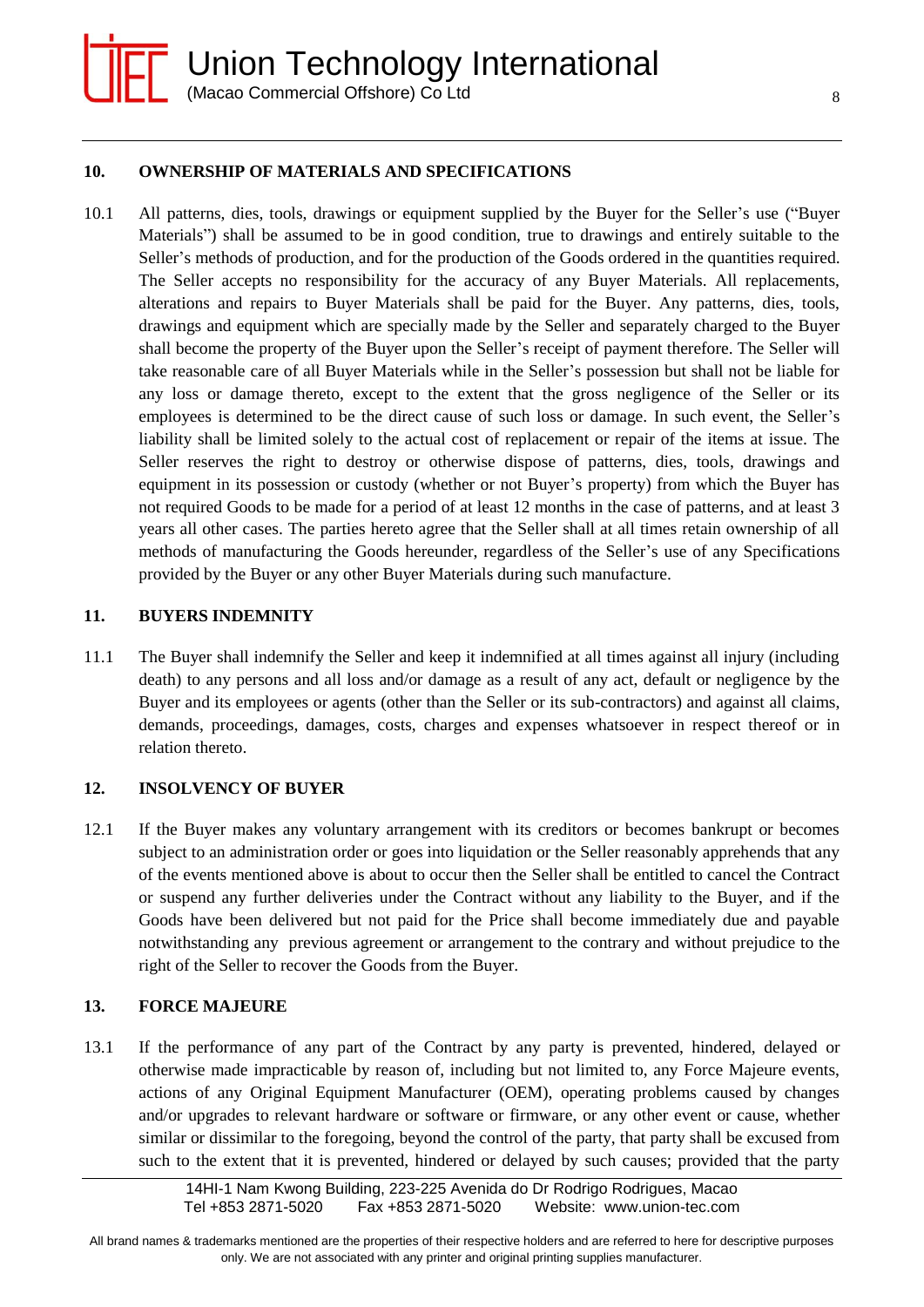

whose performance or attempts to cure is delayed or prevented gives the other party written notice thereof of any such event or occurrence and exercises its best efforts to resume performance or cure as soon as possible.

### **14. GENERAL**

- 14.1 No Goods delivered to the Buyer which are in accordance with the Contract will be accepted for return without the prior written approval of the Seller and the Seller has the absolute discretion to withhold or refuse to grant such approval or to grant such approval on any Conditions. If the Seller agrees to accept any such Goods for return the Buyer shall be liable to pay a handling charge as reasonably determined by the Seller. Such Goods must be returned by the Buyer carriage paid to the Seller in their original shipping carton.
- 14.2 Goods returned without the prior written approval of the Seller may at the Seller's absolute discretion be returned to the Buyer or stored at the Buyer's cost without prejudice to any other rights or remedies the Seller may have. In any event, the Price for such Goods shall remain payable by the Buyer in full until such time and except to the extent of the Seller's acceptance of the Goods returned.
- 14.3 The Seller's liability to the Buyer, whether for any breach of contract or otherwise, shall not in any event exceed an amount equal to the Price and the Seller shall be under no liability whatsoever for any direct loss and/or expense or indirect loss and/or expense suffered by the Buyer or liability to third parties incurred by the Buyer.
- 14.4 The Seller shall not be liable to the Buyer or be deemed to be in breach of the Contract by reason of any delay in performing, or any failure to perform, any of the Seller's obligations in relation to the Goods, if the delay or failure was due to any cause beyond the Seller's reasonable control.
- 14.5 All Goods sold in retail packaging may be resold by the Buyer only in the intact packaging supplied by the Seller and in no case may any trademark other than those applied by the Seller be marked on or applied in relation to the Goods.
- 14.6 No right or licence is granted under the Contract to the Buyer under any patent, trademark, copyright, registered design or other intellectual property right except the right to use or resell the Goods.
- 14.7 The Seller may, by written notice to the Buyer, cancel the Contract at any time before the Goods are delivered. On giving such written notice the Seller shall promptly repay to the Buyer any sums paid in respect of the Price but shall not be liable for any loss or damage whatever arising from such cancellation.
- 14.8 Any notice required or permitted to be given by either party to the other under these Conditions shall be in writing addressed to that party at its registered office or principal place of business or such other address as may at the relevant time have been notified pursuant to this provision to the party giving the notice. A notice so given shall be deemed to be effective:
	- 14.8.1 on personal delivery, at the time of delivery;
	- 14.8.2 by email, when the sender's computer indicates that the message has been received and the email has been received in a readable form addressed correctly.